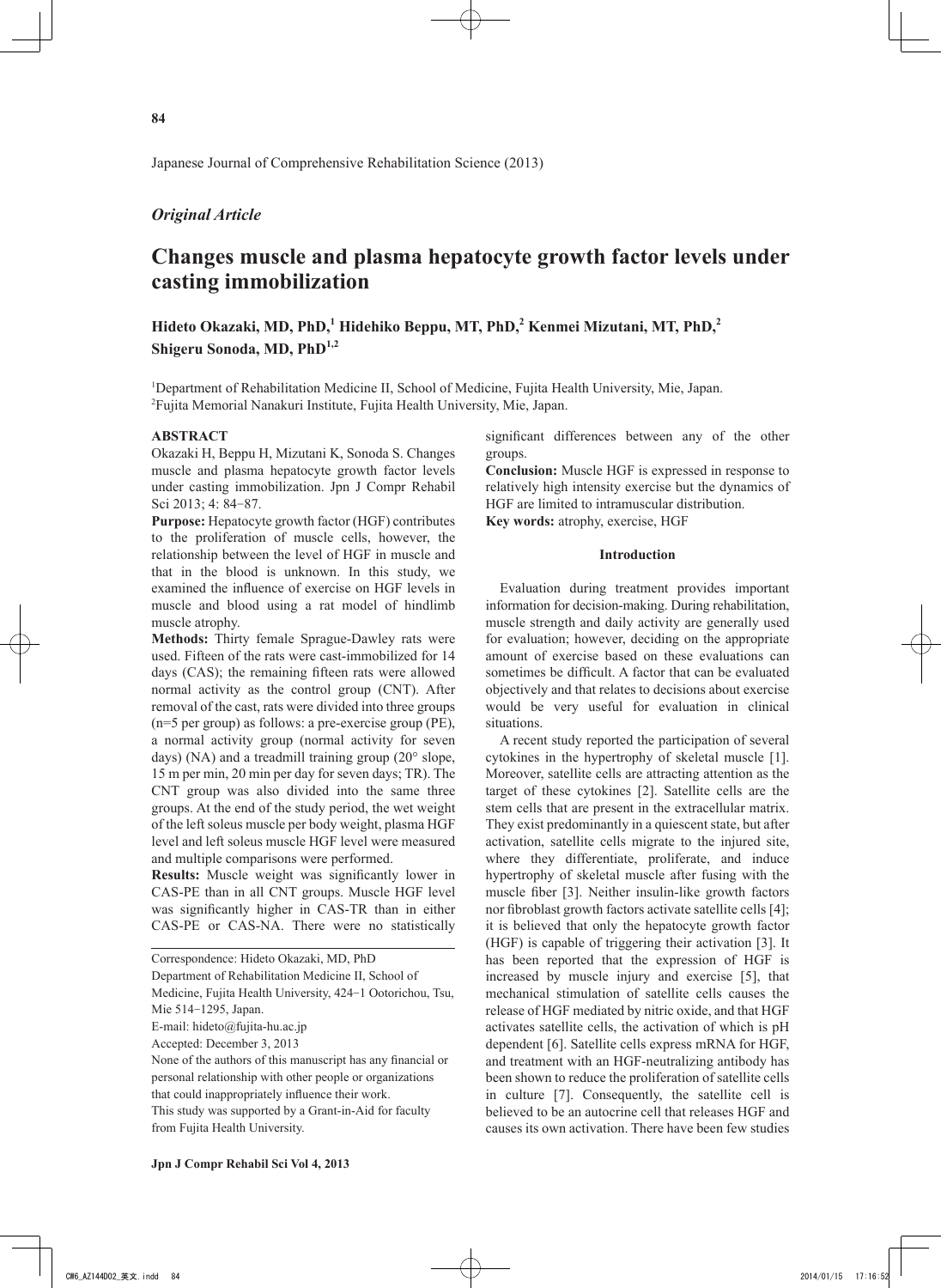that measured the changes in muscle HGF levels under immobilization or exercise. Tanaka et al*.* subjected rats to two-week immobilization to induce atrophy of the soleus muscle and found that loading of the atrophic muscle increased muscle HGF levels [8]. They concluded that the activity of a muscle may affect the level of muscle HGF. Regarding the HGF level in blood, O'Reilly reported changes in the serum HGF level in healthy subjects 4 h after isokinetic knee extension exercise compared to pre-exercise levels [9]. Measurement of muscle HGF requires resection of the muscle. Therefore, if changes in the muscle HGF level are reflected in the blood HGF level, the blood HGF level could be used as an indicator for exercise; however, we have not found any reports on this. In the present study, we examined how exercise after immobilization-induced muscle atrophy affects HGF levels in muscle and blood.

### **Methods**

## **Animals**

This study was approved by the Institutional Animal Care and Use Committee of Fujita Health University. Thirty female Sprague-Dawley rats (mean body weight  $275 \pm 25.6$  g, age 15 weeks) were used for this experiment. Fifteen of the rats were used for the control group (CNT) and the remaining 15 rats were used for the casting group (CAS). Control rats were housed in individual cages and were provided with food and water. Rats in the casting group were anesthetized with Nembutal and the left hindlimb was wrapped in a thermoplastic cast. The rats were then housed in the same environment as the CNT group. The limbs were immobilized in a position of 90° knee flexion and 0° ankle flexion. Fourteen days after casting, the casts were removed under anesthesia and 5 rats in the CNT group and 5 rats in the CAS group were designated as the pre exercise group (PE). Whole blood was drawn from the heart using heparin vacuum blood collection tubes, and the soleus muscle, gastrocnemius muscle and plantaris muscles were resected. As the gastrocnemius and plantaris muscle were damaged during resection, the soleus muscle was used for this study. After measuring the wet weight of the soleus muscle, it was placed in a microtube, frozen in liquid nitrogen and then preserved at  $-80^{\circ}$ C until analysis. Blood samples were centrifuged for 20 min at 3,000 rpm. The plasma was collected and frozen at  $-80^{\circ}$ C until analysis. The remaining rats in the CNT and CAS groups were divided into two groups: the normal activity group (NA) and the treadmill training group (TR). The TR rats ran on 20° sloped treadmills for 20 min per day at a velocity of 15 m per min. This setting was decided after several trials of different settings with rats of the same age. Seven days after removing the casts, blood samples were drawn from all rats and the soleus muscle was resected. One animal

in each of the CNT-NA, CNT-TR and CAS-NA groups was excluded due to wounding of the hindlimb.

## **Measurement of HGF**

Five hundred microliters of protease inhibitor cocktail was added to 25 mL of rat HGF organic extraction buffer. Soleus muscle samples were homogenized in this buffer using a micro homogenizer (Physcotron NS-310E-NS4, NITI-ON, Chiba, Japan). The samples were then centrifuged for 30 min at 4.4°C, 15,000 rpm. After centrifuging, the middle layer was carefully collected. The HGF level of the plasma and the muscle extract was measured using a rat HGF ELISA system (Institute of Immunology, Tokyo, Japan).

#### **Statistical analysis**

The soleus wet weight was divided by the body weight and the ratio was used for analysis. Differences in muscle weight and HGF level as a result of casting and training were analyzed using the Bonferroni multiple comparison test. To investigate the relationship between plasma and muscle HGF, analysis of the correlation coefficient was performed, and a scatter plot was created. The level of significance was set at  $p < 0.05$  for all analyses.

#### **Results**

Measurement of the wet weight of the soleus muscle revealed that it was significantly lower in the CAS-PE group than in the CNT-PE, CNT-NA and CNT-TR groups. It was also lower in the CAS-NA group than in the CNT-NA group, and in the CAS-TR group compared to the CNT-TR group; however, there were no significant differences between these groups (Fig. 1). Levels of HGF in the soleus muscle were significantly higher in the CAS-TR group than in the CAS-PE or CAS-NA groups. CAS-PE was lower than CNT-PE; however, this difference was not significant.



**Figure 1.** Mean wet weight of soleus muscle / body weight. Error bars indicate 95% confidence interval \**p*<0.05, \*\**p*<0.01.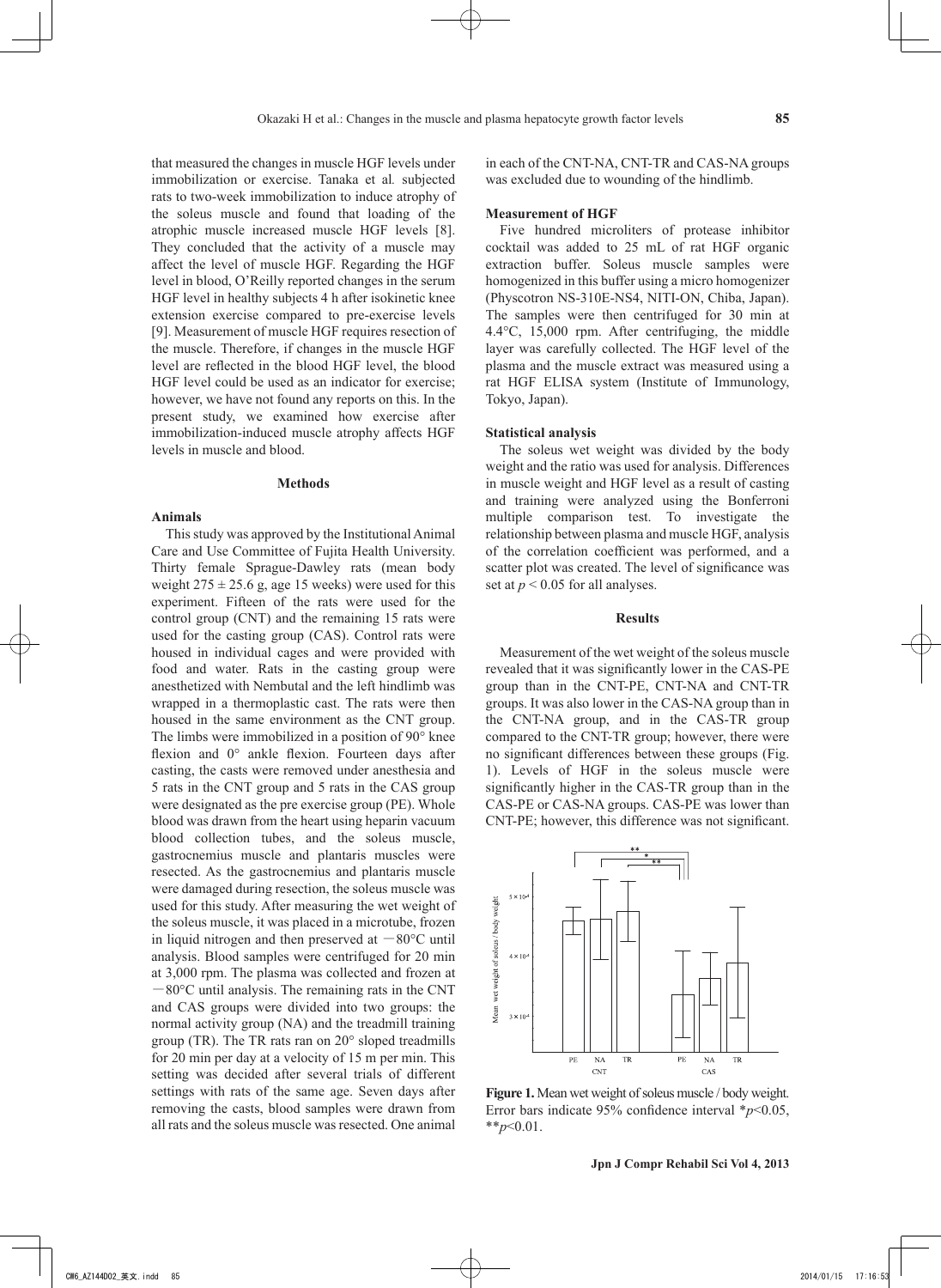

**Figure 2.** Mean level of HGF in soleus muscle. Error bars indicate 95% confidence interval. \**p*<0.05, \*\**p*<0.01.



**Figure 3.** Mean level of HGF in plasma. Error bars indicate 95% confidence interval.



Figure 4. Scatter plot and correlation coefficient between plasma HGF and soleus HGF.

The remaining groups did not show any significant differences (Fig. 2). Regarding the levels of HGF in the plasma, there were no significant differences among any of the groups (Fig. 3). The correlation coefficient between plasma HGF level and muscle HGF level did not show a significant correlation and the scatter plot did not show a significant relationship (Fig. 4).

#### **Discussion**

In this study, a significant change in muscle HGF level was observed only in the atrophied group and we found no relationship between the level of muscle HGF and that of plasma HGF. This result can be interpreted as indicating that, given the same load, atrophic muscle and non-atrophic muscle show different reactions, and that only a small amount of the HGF in the muscle enters the bloodstream.

As a model of muscle atrophy, rats were immobilized in a soleus extended position. It was previously reported that the reduction in the number of sarcomeres in the rat soleus was almost the same between immobilization in a shortened position and that in an extended position [10]. In our experiments the weight of the atrophied muscle showed a significant decrease. Consequently we have no concerns about our method of casting. In the casting groups, there were no differences between the levels of exercise tolerance; however, the muscle weight of the TR group was increased compared to the PE group and there were no significant differences between the control and the casting TR groups. Hence, these atrophic muscles might have been in the recovery stage.

The HGF level in skeletal muscle is increased by muscle injury and by mechanical stress on satellite cells, and HGF also activates satellite cells [5,6]. Satellite cells are present in the extracellular matrix, consequently, they would be stressed by muscle activity. The control and casting groups in this study were subjected to two different exercise tolerances and only the casting group showed any significant difference. This can be attributed to the fact that atrophic muscle is easily injured by exercise, and consequently, the change in the level of HGF was significant. Muscle injuries are known to be caused by exercise [11]. It has been reported that uphill running causes soleus muscle injury in rats [12]. In that study, the treadmill setting was 90 min running at a velocity of 17 m/min, and so the exercise tolerance was higher than that in our study. Hence, the control group might have sustained less or no muscle injury. On the other hand, the atrophic soleus muscle in the casting group might have experienced a relatively higher load than the non-atrophic soleus muscle in the control group, and so the atrophic soleus muscle in the casting group might have been more prone to muscle injury than the non-atrophic soleus muscle in the control group. As a